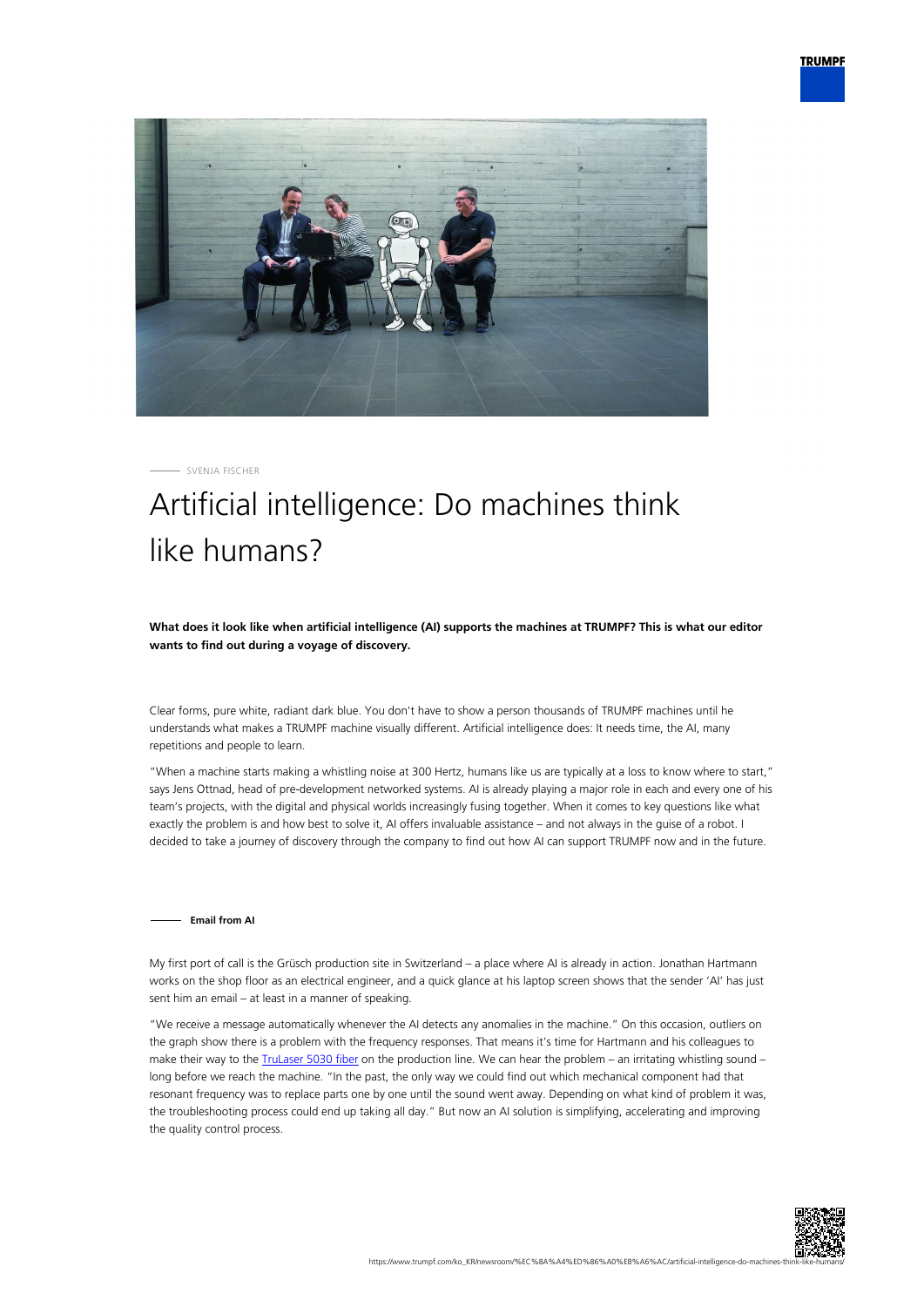

### **DR. AI diagnoses the problem**

TRUMPF's headquarters in Ditzingen is where the team of developers behind this solution is based, specifically at the test facility for machine tools, known for short as VFW. The TRUMPF machines are working flat out, and a cacophony of rattling and hissing sounds fill the air. Suddenly I stop short: I recognize that noise! The whistling continues and I follow the sound until I am standing in front of a TruLaser 5030 fiber. This is where the developers are busy working on axis diagnostics to enable the AI solution to run smoothly in far-off Switzerland. It works on the basis of data that the developers have compiled from over 4,000 machines worldwide since 2014. "Now it's diagnosing machines entirely on its own," says development engineer Martin Lukas. "Whenever the AI detects an anomaly, it not only identifies where the fault lies, but also offers suggested solutions from a knowledge base," says product owner Martin Schober.



Artificial intelligence supports TRUMPF machines in quality control.

## **Adaptive machines**

The developers at TRUMPF's Schramberg site also employ these kinds of machine learning methods. VisionLine is an image processing system used to detect what position a part is in. The team recently extended its capabilities by enabling it to immediately detect whether the welding process matches the customer's requirements. Andreas Jahn, an expert in machine learning, shows me a photo of a weld seam on his laptop. Superimposed on the seam is a kind of thermal image: "To create this visualization, we train a model that is perfectly tailored to the relevant process. In the first stage of the project, the customer sends us photos of weld seam, and our algorithms then pinpoint the key areas. That's how we check our model is accurate." Any problematic areas – such as discoloration or a seam that is too thick or too thin – appear in dark red on the screen. "The fascinating thing is that the AI highlights exactly those areas that the customer would focus on," says Jahn. "But it does it much faster, without any interruptions or deviations. That builds trust in this solution. And the subsequent evaluation can then be conducted directly on the machine itself." Many of the problems customers face would be impossible to solve without this type of AI. "Writing the source code would be far too time-consuming. All we have to do with this solution is press start and the AI automatically calculates a model. That reduces programming time enormously and gives us the capacity to take on more customer projects."

#### **Nothing to fear from AI**

Back in Ditzingen the tour is over and I am chatting to two people who bring together the threads of all the AI projects: Volker Nestle, head of Corporate R&D, and Jens Ottnad, head of pre-development networked systems. "Nowadays we expect machines to perform increasingly complex tasks faster than ever before," says Nestle. "AI helps us achieve that by taking over some of the labo-rious, routine tasks.

We can't even imagine all the possibilities AI will open up." Ottnad believes AI is already changing the way we work: "And we shouldn't be hindering this development. The idea of machines seizing power is good Hollywood material, but it has nothing to do with our work here. AI is a tool that will enable us to make our machines even better in the future."

**An ethical question**